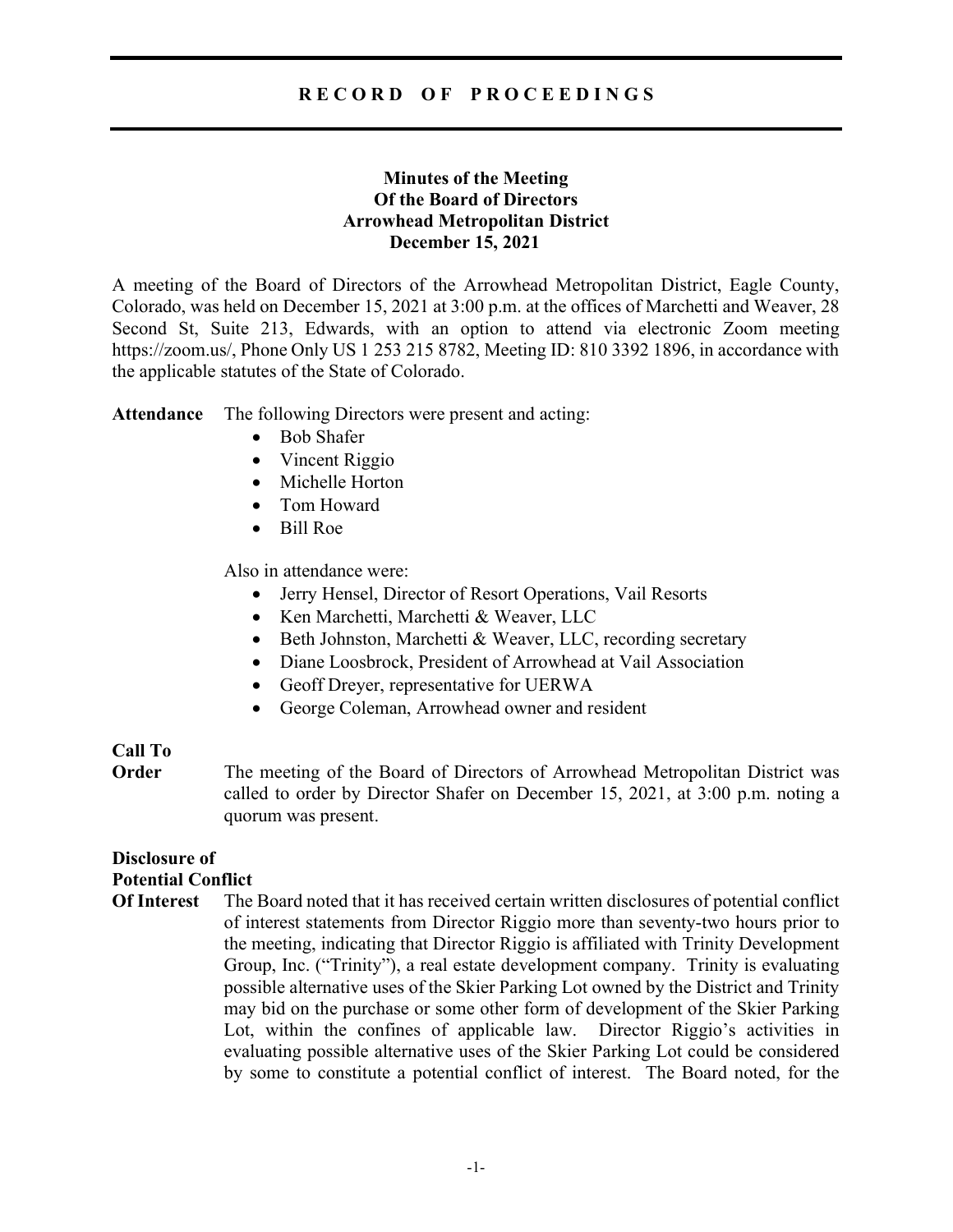#### Arrowhead Metropolitan District Board of Directors December 15, 2021 Meeting Minutes

record, that this disclosure is restated at this time with the intent of fully complying with laws pertaining to potential conflicts of interest.

#### **Consideration**

- Of Agenda There were no changes to the agenda.
- Public Input There was no public input.
- Minutes The Board reviewed the minutes included in the Board packet and by motion duly made and seconded, it was unanimously

 RESOLVED to approve the minutes of the November 17, 2021 meeting as presented.

#### **Accounts**

Payable Ms. Johnston confirmed that an updated accounts payable list was distributed via email prior to the meeting. The Board reviewed the updated Accounts Payable list and the was general discussion on the transportation invoice. By motion duly made and seconded, it was unanimously

RESOLVED to approve the updated Accounts Payable list as presented.

#### Transportation

Agreements Mr. Hensel presented the Intervillage Transportation Agreement that wase included in the board packet explaining it was the Village to Village shuttle that was shared between Vail Resorts, Beaver Creek and Arrowhead. The service runs all day and supplements the Arrowhead shuttles. Vail Resorts is projecting about 400 hours of service which is the same as last season with a cost around \$23,000 due to an increase in the hourly rate. Following discussion, and upon motion duly made and seconded, it was unanimously

> RESOLVED to approve the Second Amendment to the Intervillage Transportation System Agreement .

Discussion continued on the Arrowhead shuttle agreement that was emailed out prior to the meeting. Discussion included the proposed shuttle schedule and expected service hours for the season, the method used to determine the fixed and variable cost portions of the monthly billing, the increase to the hourly rate and fixed billing cost and language regarding termination of employees. Following discussion, the Board tabled any action on the Agreement pending a more thorough review.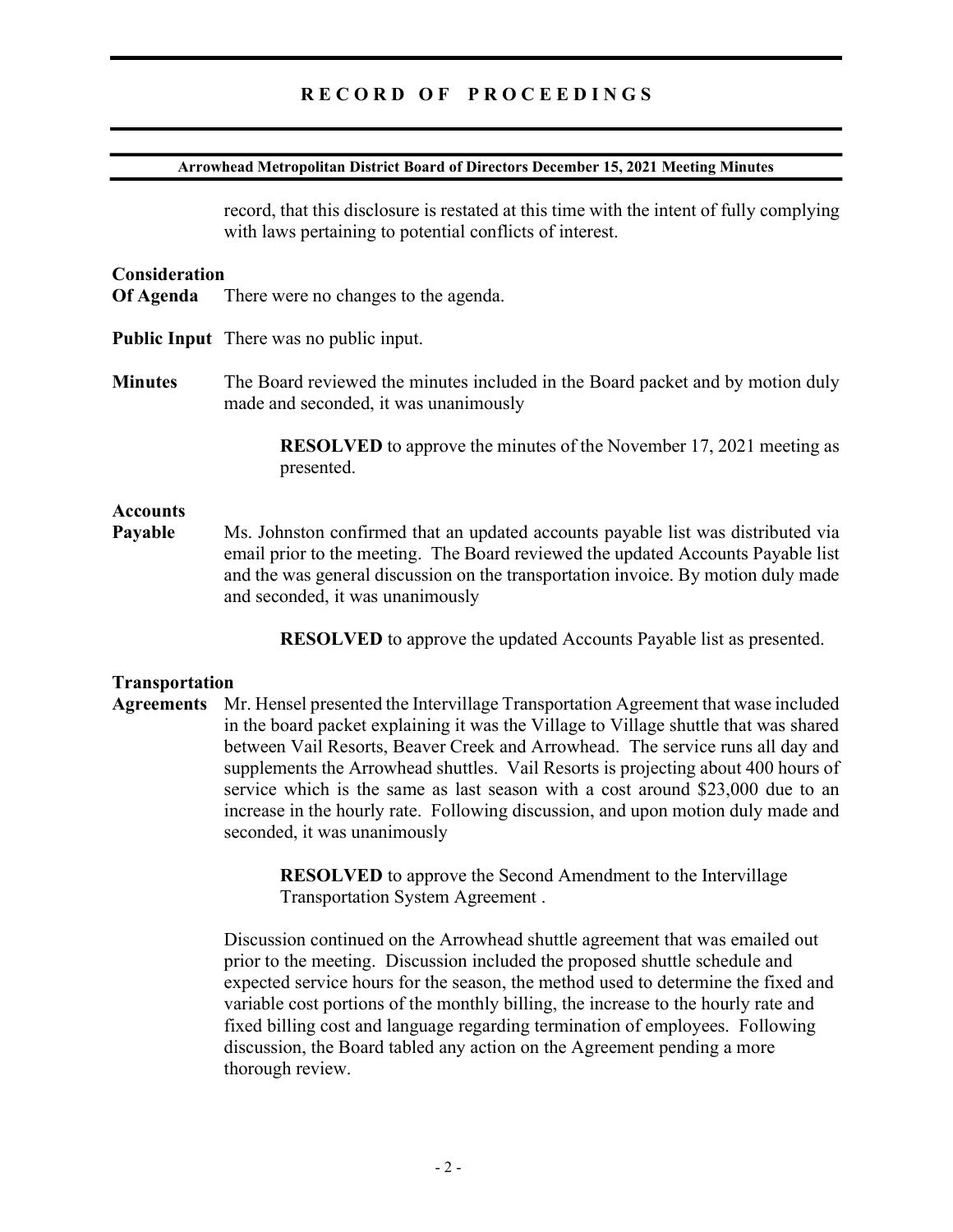#### Arrowhead Metropolitan District Board of Directors December 15, 2021 Meeting Minutes

### Driver Bonus

Program Mr. Hensel reviewed the bonus program set up by Vail Resorts for new employees, including shuttle drivers, how the bonuses will be paid out and responsibility for the cost. There was general discussion on the program with the Board expressing support for the program.

## Request for Support

- from CVC Director Shafer reviewed the request received from Cordillera Valley Club Metro District (CVC) included in the packet. CVC is asking for the District's support for requesting that the speed limit of a section of I-70 be reduced due to noise issues. General discussion continued on the amount and type of noise experienced, the effect on Arrowhead residents, availability of data supporting the change and AVA's position. Director Shafer agreed to contact CVC to request data and other information that would support that lowering the speed limit would decrease the noise issues. Following discussion, the Board tabled the request pending receipt of additional information from CVC and coordination of possible joint resolution with AVA.
- Action List The Board reviewed the action list in the packet and requested management add the UERWA unification under long term actions. .

# UERWA

Update Mr. Dreyer reviewed the following activity for Upper Eagle River Water Authority:

- The 2022 Budget and Operations Agreement with ERWSD is approved.
- The new Traer Creek water tank is properly constructed and testing has begun. The tank is expected to be fully functional after January 2022.
- Bolts Lake update environmental testing is being done at the site and there are ongoing negotiations between Town of Minturn and the Developer.
- Unification update draft pre-unification and pre-inclusion agreements are completed. There was general discussion on the timeline for the agreement, potential objections, and proposed structure of the unified entity.

## Roundabout

Update The Board was updated on the following activities related to the roundabout:

- Director Shafer attended the Edwards Metropolitan District meeting and they approved supporting a reduced speed limit and safer pedestrian crossing for Highway 6.
- Director Shafer will contact Jared Barnes with Eco Transit for a letter of support for a safer Highway 6 crossing.
- Hoping to go to CDOT by the first of the year to review options for a safer crossing on Highway 6.
- Director Riggio reviewed the response from Ms. Mercer with Brownstein Hyatt Farber Schreck. BHFS agreed to represent the District's roundabout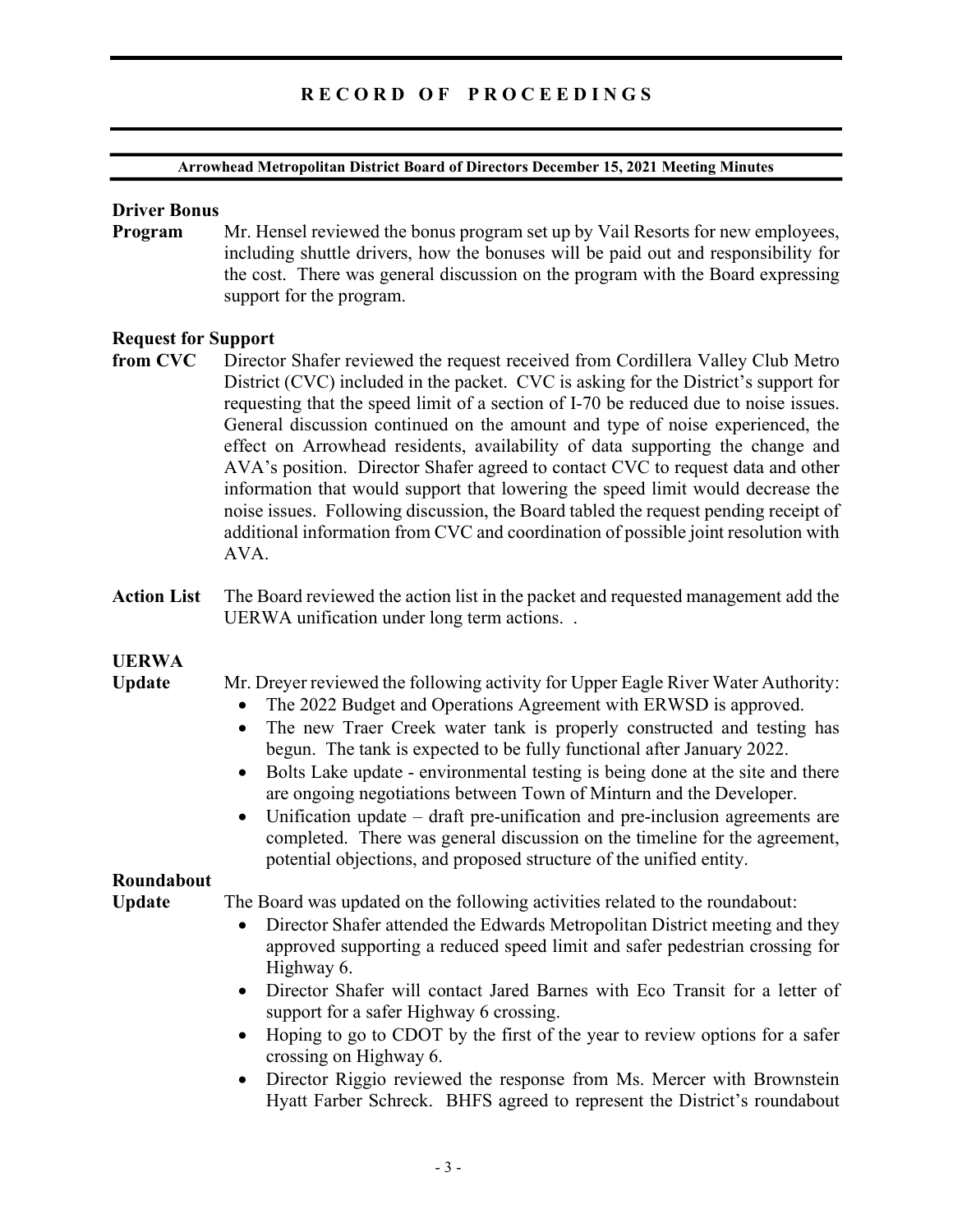#### Arrowhead Metropolitan District Board of Directors December 15, 2021 Meeting Minutes

project to the Governor's office and CDOT using a three prong approach for requesting federal infrastructure funds. There was general discussion on the process and next steps.

Following discussion and by motion duly made and seconded, it was unanimously

RESOLVED to approve spending up to \$10,000 to determine the feasibility of receiving federal and/or state funding for the roundabout project.

## **Operations**

#### Report Mr. Hensel reported:

- Evening Shuttle The Arrowhead Property Management shuttle driver has not obtained a CDL license as of yet. Mr. Dasko is not comfortable with committing to sharing the smaller shuttle with the District during the holiday season so any shared service would be started after January 1, 2022. Mr. Gorbold with Vail Resorts is researching running a temporary evening shuttle from Arrowhead to Beaver Creek during the holidays.
- Lighting Project Cresta Road lights will not be installed until spring so any unspent funds in the 2021 budget should be added to the 2022 budget.
- 2022 Road Overlay Engineering for the anticipated 2022 road overlays has been completed. A resident requested that Riverdance road paving be postponed to accommodate a major roofing project next summer. Following discussion, the Board agreed to swap the Riverdance overlay with a similar cost overlay from 2023.

Note: Subsequent to the meeting, the Riverdance community retracted their request to postpone paving and it will be included for overlay in 2022.

2022 Budget Following Mr. Hensel's report, by motion duly made and seconded, it was unanimously

> RESOLVED to move any remaining funds in the Lighting Project budget which are unspent at December 31, 2021 into the 2022 budget with the corresponding change in the budgeted 2022 beginning fund balance so the budgeted 2022 ending fund balance will be the same as previously budgeted.

Financial The Board reviewed the Financial statements included in the packet. Director Horton reviewed the bond issue comparison included in the packet explaining how the different bond issue amounts would affect the fund balance in future years.